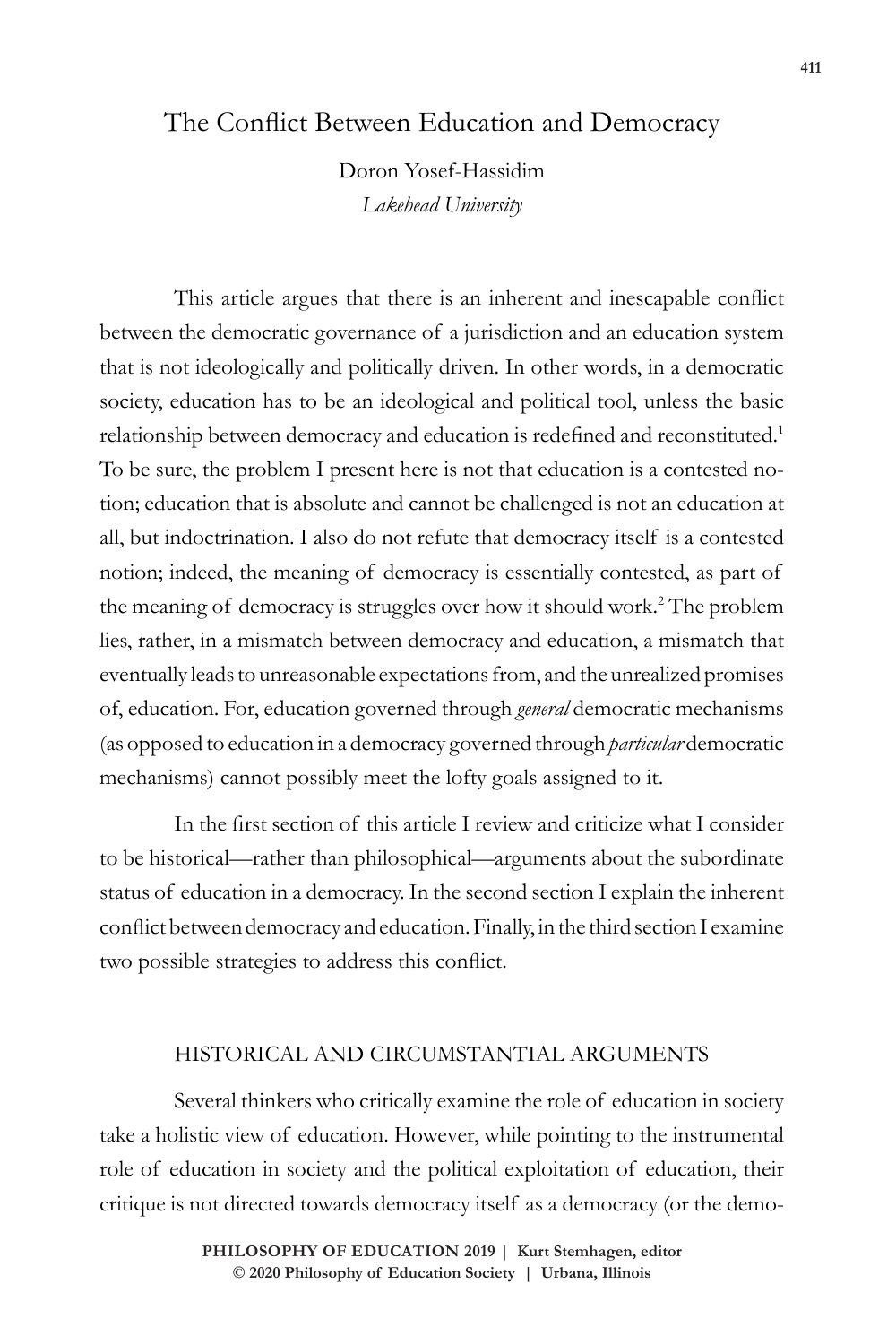cratic political system and mechanisms themselves). Rather, the critique is either broader—against 'agents' such as the state, society, or ideology—or, when the critique is directed towards democracy, is mostly historical and circumstantial. To demonstrate this, I will briefly bring forward the positions of Michael Walzer, John Wilson, and Pádraig Hogan.<sup>3</sup>

Walzer rejects universal meanings of justice that cut across all spheres, and develops a framework that intends to prevent domination and monopoly over social goods: "Domination is ruled out only if social goods are distributed for distinct and 'internal' reasons."<sup>4</sup> He offers a model of social spheres with their "relative autonomy," and advocates multiple spheres of justice, and by implication, multiple sub-communities, with each sphere being relevant to the meanings of particular social goods. Walzer includes education as one of the distinct spheres within which societies produce and exchange valued social goods. When education is considered such a sphere, school walls "keep society and economy out" and it has genuine potential to deliver egalitarian results: "Schools can provide a genuinely common education only if they are protected from corporate and governmental intrusion. Conversely, if they are protected, schools are likely to have egalitarian effects even in a capitalist society."<sup>5</sup> Walzer acknowledges the danger of democracy: "The greater danger of democratic government is that it will be weak to cope with re-emerging monopolies in society at large, with the social strength of plutocrats, bureaucrats, technocrats, meritocrats, and so on … Hence democracy is, as Marx recognized, essentially a reflective system, mirroring the prevailing and emerging distribution of social goods."<sup>6</sup> But when Walzer refers directly to democracy or democratic qualities in the context of education, democracy is considered positively. For example, as an object of learning or an educational experience. Thus, when discussing the school, he asserts "the need of every child to grow up within this democratic community," and claims that "[t]he democratic school, then, should be an enclosure within a neighborhood."<sup>7</sup>

In a similar vein, Wilson is very suspicious of society as a foundation for education. He warns against "'basing education on 'society' in the sense of basing it on a particular view of 'society': so long as we continue to educate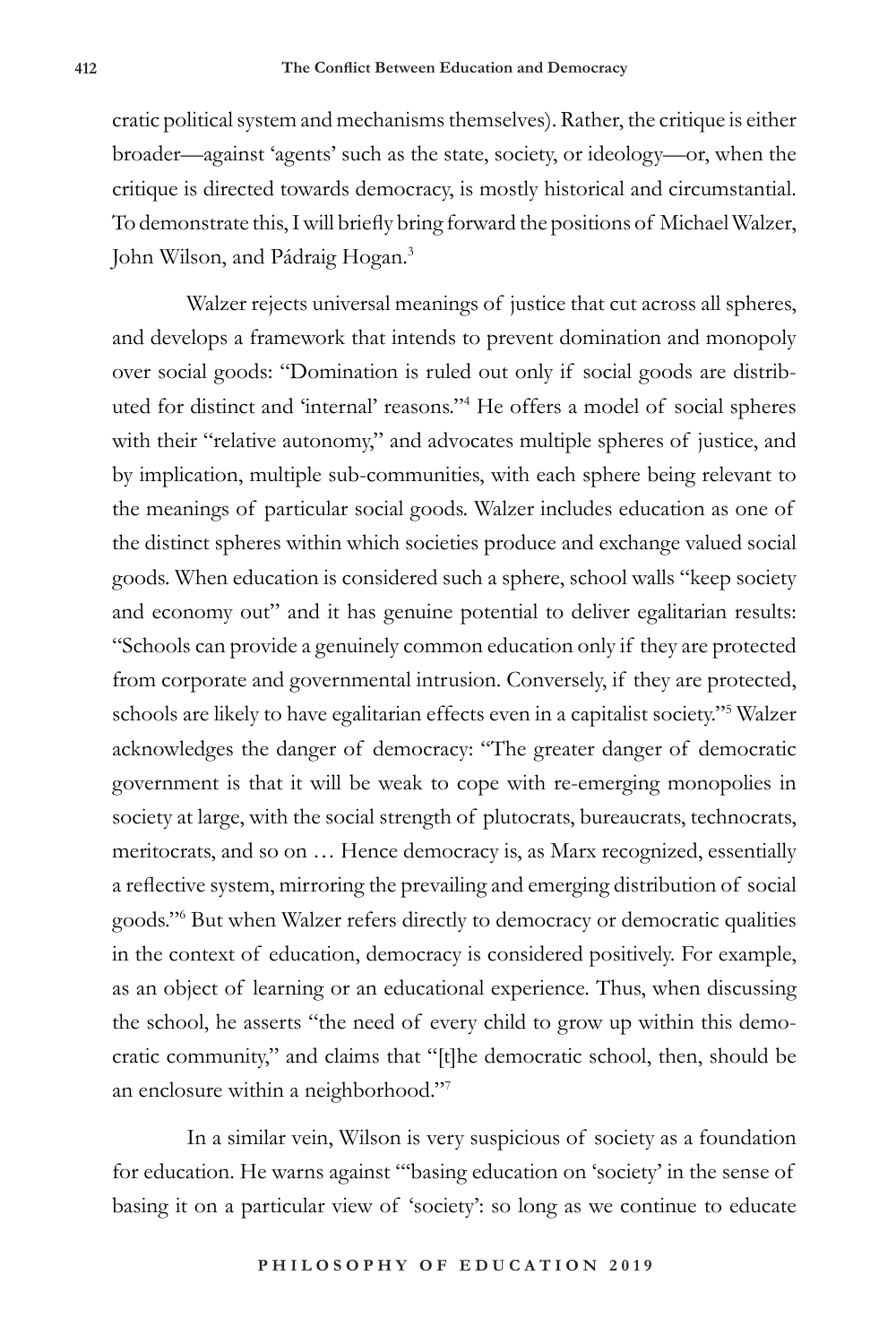rather than train or indoctrinate, we have no licence to put forward democracy, or dictatorship, or egalitarianism, or authoritarianism, or anything else *as a basis*."<sup>8</sup> Wilson also directly doubts democracy: "In such political education as goes on in our own society, the merits of democracy are simply taken for granted—and never mind what Plato thought."<sup>9</sup> Wilson puts democracy side-by-side with other historical "pressurising agents": "It makes no difference whether the pressure comes from a dictatorial government, from market forces, from the local community, from the prevailing climate of 'democratic opinion', or from anywhere else … such agents take their cue from society rather than from the nature of the enterprise."<sup>10</sup>

Hogan's critique is perhaps the most historical out of the three. For him, "[e]ducational practice has ever been attended by powerful forces—whether institutionalized cultural and historical ones or more personal or spontaneous ones—that would close off the interplay or divert it to ends other than educational ones."<sup>11</sup> Power over education reached through democratic processes is not significantly different than the old ecclesiastical control:

> The ministries of education in Western democracies have, more often than not, embraced one or other variant of a traditional custodial view and tailored it to their own purposes. That is to say, in either blithe or calculated disregard of urbane democratic educational thought—like that of Dewey for instance—they have presumed to view public education chiefly as part of the machinery of political power.<sup>12</sup>

Thus, despite the fact that reforms of education "invariably sprang from democratically elected governments, they were scarcely less demanding of compliance than were the ecclesiastical controls on learning in the Middle Ages," and "they revealed a deep allegiance on the part of those authorities to doctrines that were inhospitable to criticism or questioning."<sup>13</sup>

While Walzer, Wilson, and Hogan might seem at times to convey philosophical arguments against democracy's treatment of education, they mostly (rightly, from an educational point of view) complain about history: society and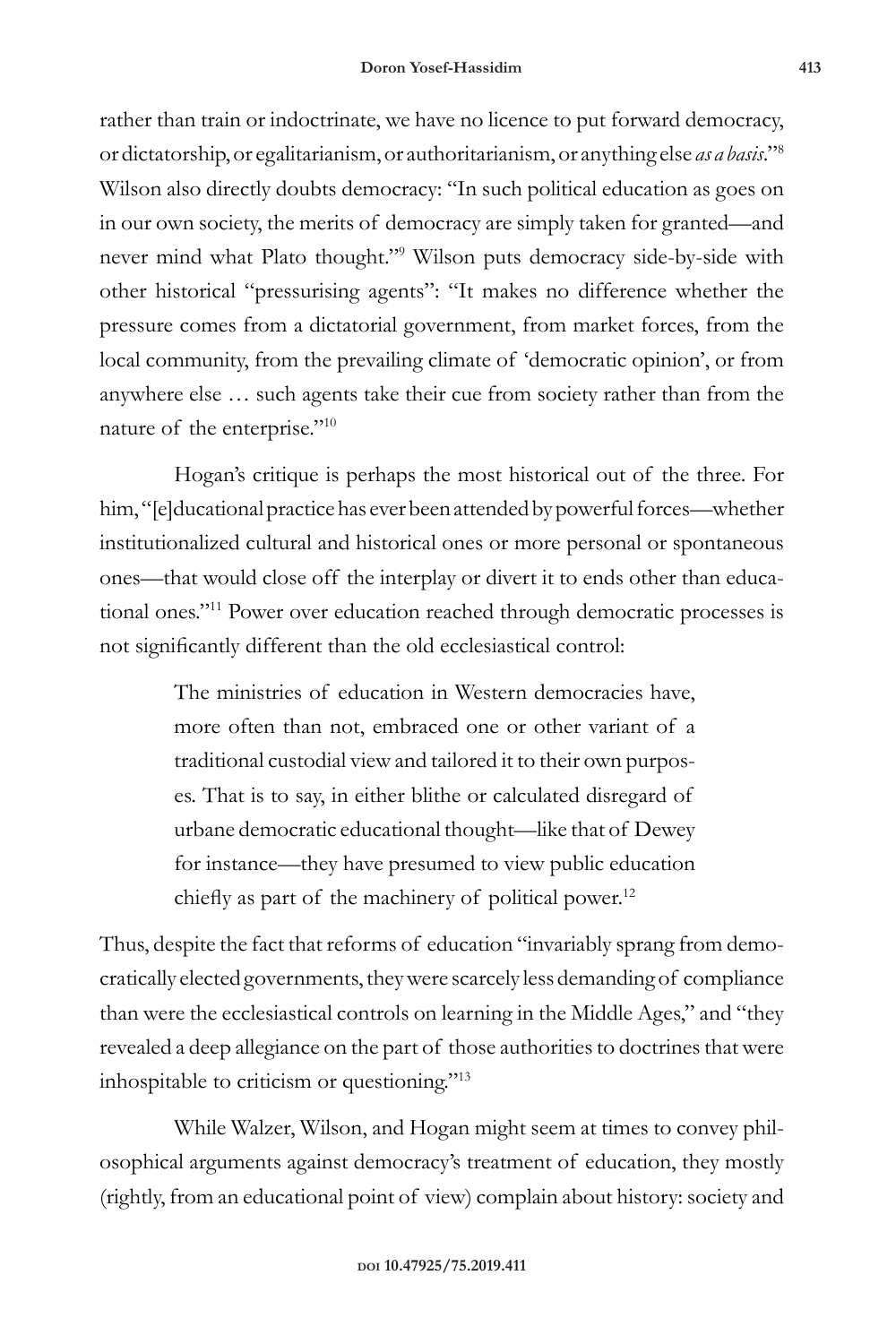economy were not kept out of the education sphere (if there is or ever was one), state's activity was not limited with regard to the education system, schools were and are penetrated by other spheres, economic and democratic political forces pressured education, and ministries of education in democratic governments disregarded and violated educational thought (and continue to do so). In short, there are accusations—based on historical evidence—of exploiting, or misusing, the democratic infrastructure, mechanisms, processes, and powers in order to use the education system for ideological and political gains. But while it is likely to be true that in most cases democratic governments are not as welcoming to educational values and goals as many educators—including philosophers of education—would like, it remains circumstantial evidence against democracy's attitude towards education; indeed, important historical evidence that should be closely examined by historians, political scientists and sociologists. However, in order to assert an *inherent* conflict between democracy and education, a philosophical argument is required.

#### DEMOCRACY AGAINST EDUCATION

Many scholars reflect on the relationships between education and democracy in terms of enabling and supporting: Each of them is an enabler and supporter of the other.<sup>14</sup> John Dewey probably developed the paradigmatic argument in this regard. In *Democracy and Education*, for example, he asserts that "the realization of a form of social life in which interests are mutually interpenetrating, and where progress, or readjustment, is an important consideration, makes a democratic community more interested than other communities in deliberate and systematic education. The devotion of democracy to education is a familiar fact."<sup>15</sup> Beyond the "superficial explanation" that "those who elect and who obey their governors" should be educated, the "deeper explanation" is that "[a] society which is mobile, which is full of channels for the distribution of a change occurring anywhere, must see to it that its members are educated to personal initiative and adaptability."<sup>16</sup> Educated people, in turn, understand and advocate a preference for democracy over other social arrangements.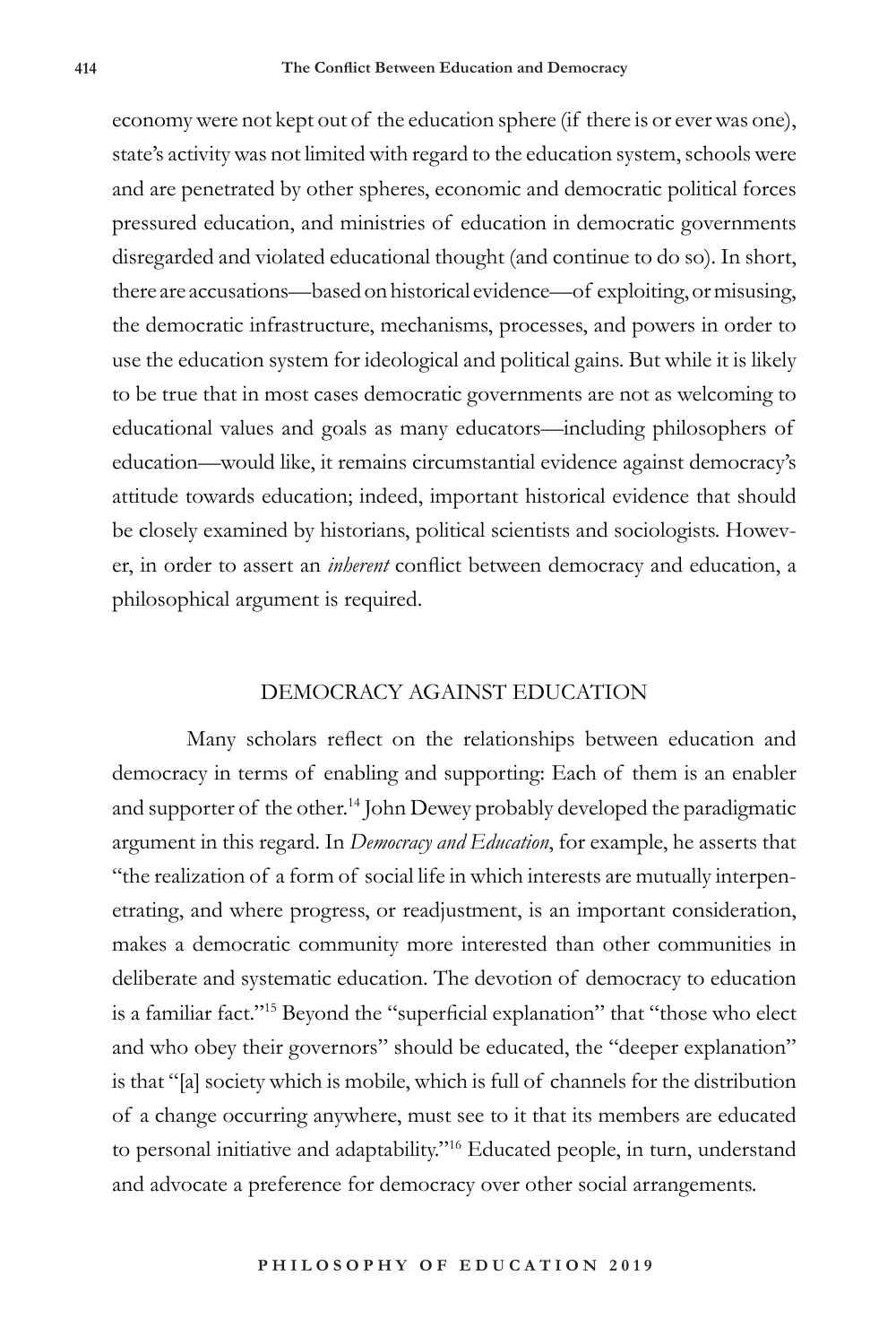However, when political demands and constraints about the meaning and goals of the education system are considered, democracy is revealed as an obstacle for realizing educational potentials. Despite deliberative and participatory models and meanings of democracy, democracy always invites and encourages a competition between ideologies and worldviews.<sup>17</sup> The prize in this competition is power. In any comprehensive ideology, education plays an important and even crucial part; there is no lasting ideology without education, whether institutionalized education or not. In democratic nation states (or jurisdictions), institutionalized mass education—schooling—is a major vehicle for transferring and instilling ideology.<sup>18</sup> And since in a democracy—like other regimes—the power gained in a jurisdiction legitimizes significant authority and control over all public domains, as long as institutionalized education is a public good, democracy by definition means control of one particular dominant ideology (or some combination or compromise between similar dominant ideologies) over institutionalized education. According to this logic, it is not accidental that institutionalized education has always been subordinate to those in power, including in democracies. As Jan Masschelein and Maarten Simons argue, the school, an institution aimed at serving as "a source of knowledge and experience made available as a 'common good'," was always under close inspection and monitoring, and moreover was given legitimacy as long as it served those who had the power to shut it down:

> It has been the school's good fortune throughout history to have escaped definitive censure by judge or jury or to have been robbed of its right to exist. … It was tolerated so long as it subjected itself to programmes of adjustment or applied itself in the service of a set of fixed (religious and political) ideals and ready-made projects (nation-building, civilizing missions).<sup>19</sup>

To claim that there is an inherent conflict between democracy and education means that the servitude status of the education system in democracies is not necessarily (and usually is not) a result of corrupt, bad, or amoral politicians, or even politicians with some evil agenda and extreme ideology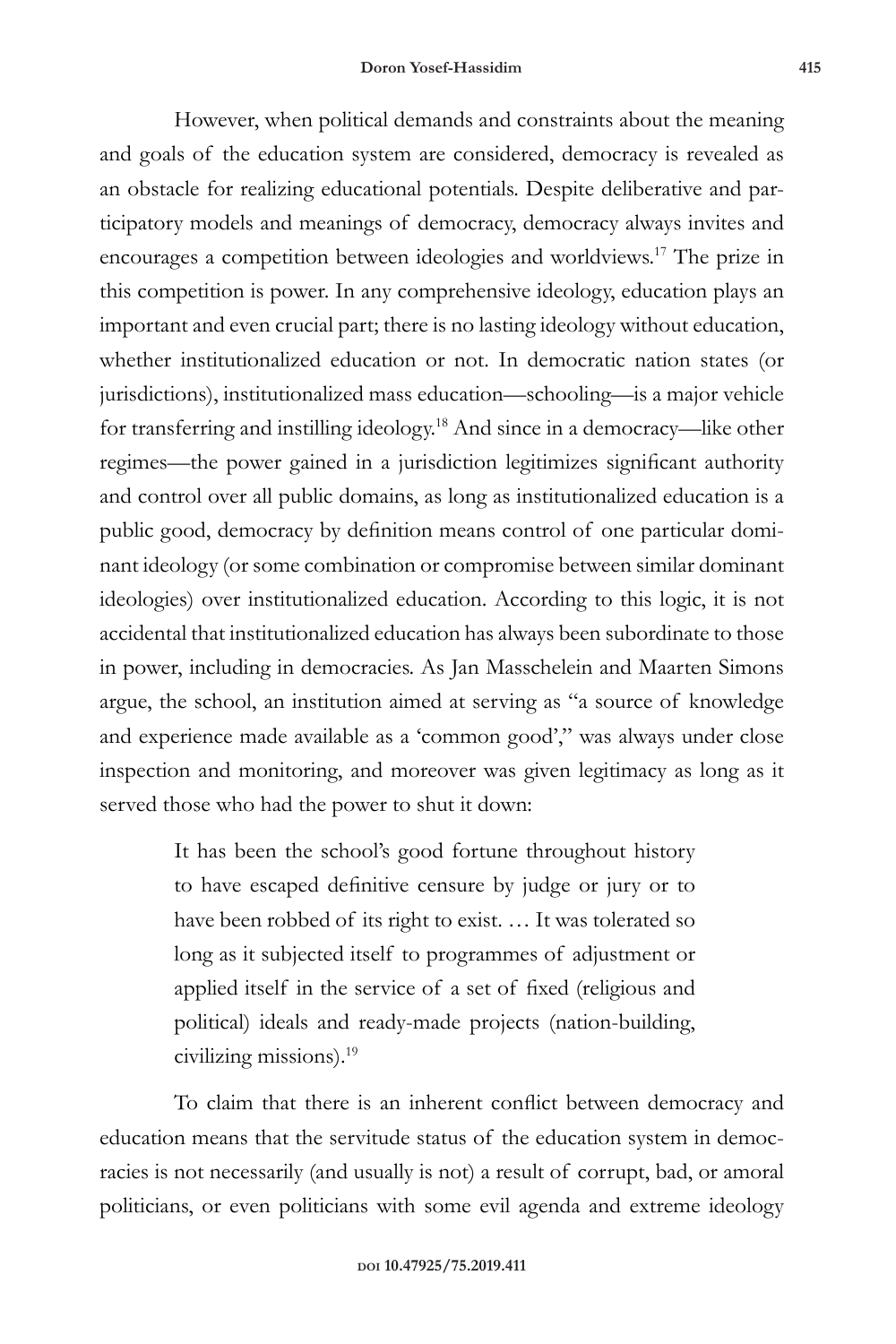who are eager to exploit schools in order to disseminate their ideas and instill their values in the minds of youth. Historically, democratic governments constituted policies that are at times more and at other times less friendly to what critical educators approve of or to interests of different actors in the education system.<sup>20</sup> Democracies, of course, are man-made. Thus, Gert Biesta is right in claiming that "there is nothing natural about democracy and also nothing rational," and that democracy "is a particular historical invention." But while such characterization is true and should make us cautious in our expectations form democracies, a more fundamental explanation of why a democratic governance of education—in the sense of 'of the people, by the people, for the people'—is problematic for education, lies in the fact that democracy, or democratic polity, allows the education system to be perceived as a legitimate means to nurture and transmit political and ideological programs.<sup>21</sup>

Thus, a conflict between democracy and education worth its name stems from channeling the public's political and ideological interests through democratic mechanisms into the education system, effectively subordinating the education system to political and ideological interests that are different and even in conflict with several central educational goals, at least as these educational goals are presented in the literature (such as epistemic goals that relate to rationality, autonomy, and truth, and moral and political goals).<sup>22</sup>

I do not argue, of course, in favor of a totalitarian regime. I also do not argue against democracy itself, as few scholars do, nor do I point to specific problems with the democratic process (which are significant and by themselves challenge the democratic nature of societies, voting turnout being one of them).<sup>23</sup> I do argue, however, that there is an inherent conflict between a democratic polity and an education system, as long as democracy is understood (at least) as rule by the people and the education system is understood as an arena that introduces the young to a critical view of reality and enables and encourages alternative ways of life.<sup>24</sup>

It is important to stress that the conflict between democracy and education cannot be solved by theoretical attempts to bring together different and contradictory educational goals, some of which are more educational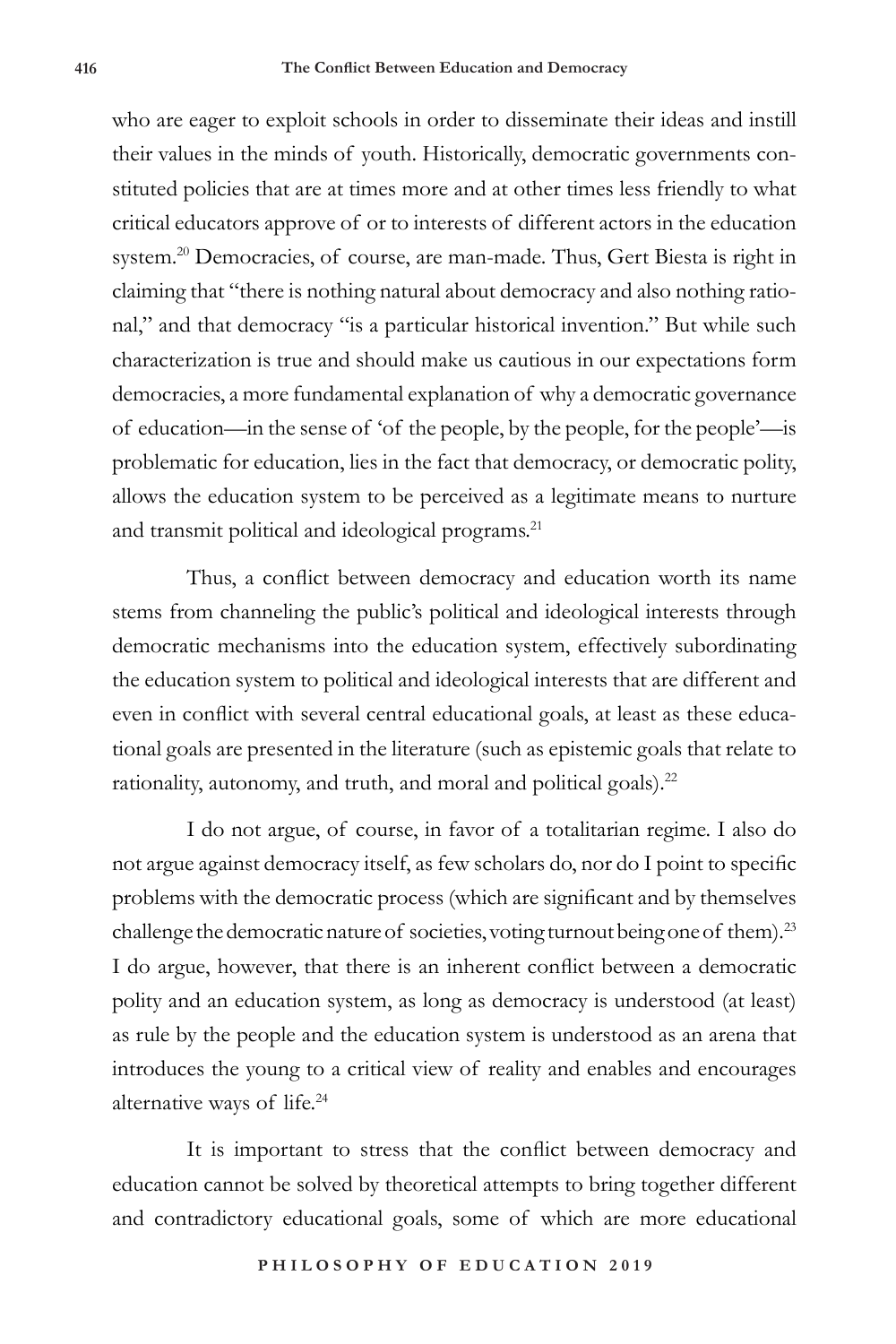and others more instrumental. This is because the mere subordinate status of education does not provide educators (both professionals and scholars) with sufficient power to effectively integrate in policies or in practice significant educational considerations that are not politically or ideologically driven. This is despite maneuvers to somehow reconcile educational goals that do not align with each other, by offering relationships between them such that all are met in a satisfactory (although not optimal) manner. For example, Biesta sees the aims of subjectification, qualification, and socialization as more or less three equal and overlapping dimensions or domains in which "educational processes and practices always operate."<sup>25</sup> But these and other educational programs are doomed to failure because when it comes to education (probably not only in education, but especially in education) there cannot be a genuine compromise: in a democracy, those in power are in power exactly in order to use their power to advance their agenda, and in a democracy, education is a legitimate tool for realizing that agenda. In Biesta's case, qualification and socialization will always distort or eclipse—if not defeat—subjectification. Therefore, I argue, the focus in addressing the democracy-education conflict should shift from goals of education to governance of education (who has the power to decide), beyond current deliberative and participatory models.

### ADDRESSING THE CONFLICT

In this section, I offer two strategies to address the democracy-education conflict. One strategy is designated for educational practice (although founded on theoretical arguments), and the other considers governance of the education system as a social sphere as a whole.

What can be done from "within" education in order to address the inherent conflict with democracy? One encouraging strategy is a trend in recent years towards more political than social citizenship education. That is, citizenship education that enables and encourages students and teachers to challenge the existing socio-political order. What is especially promising in this trend is an openness to question democracy itself, as well as calls to re-evaluate our (and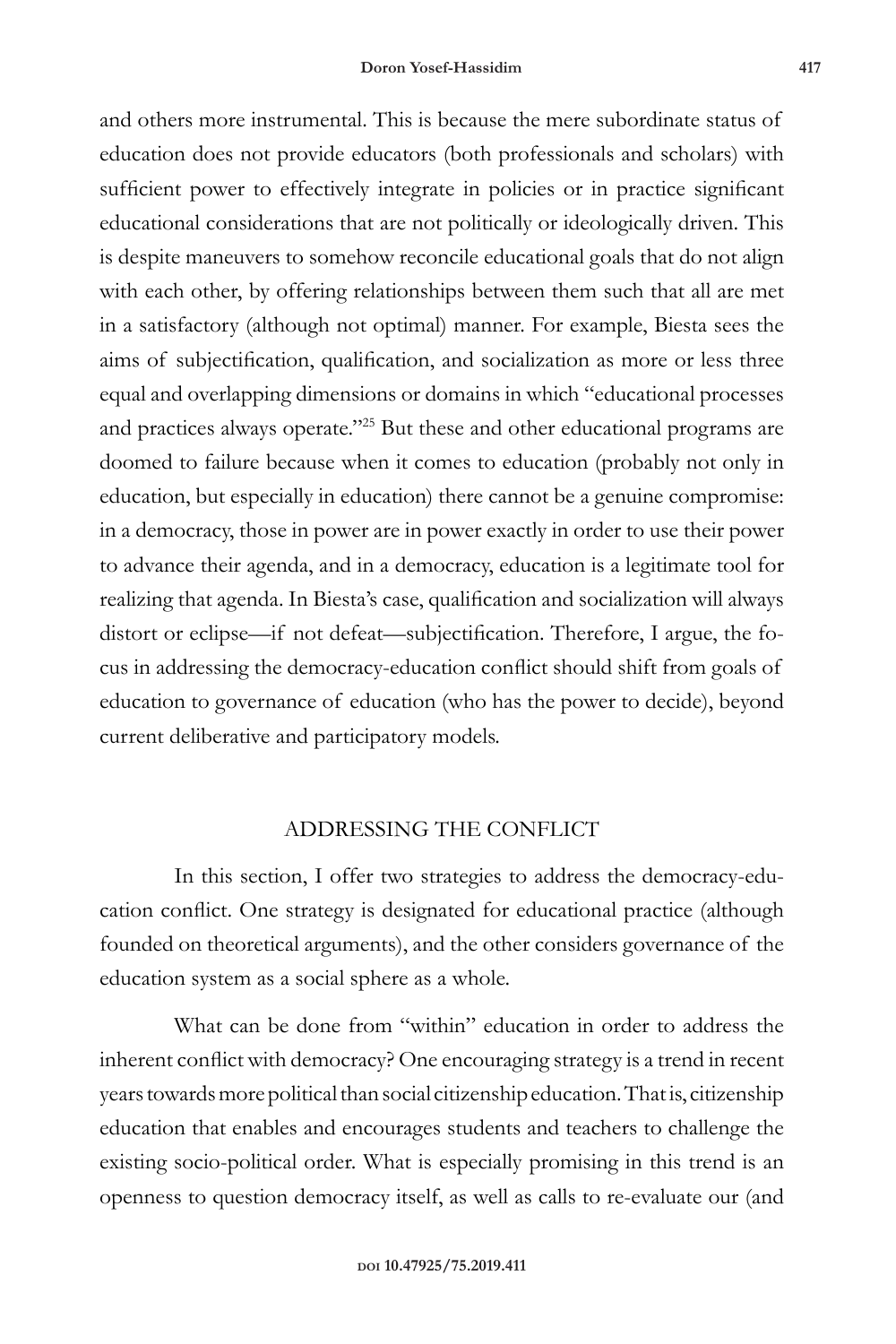students') understanding of democracy. Scholars in this area draw on theorists such as Chantal Mouffe, Jacques Rancière, and Cornelius Castoriadis. For example, following Mouffe's "agonistic pluralism" and Rancière's "sporadic" alternative conceptions of democracy, Claudia Ruitenberg calls for an "inductive political education" that "begin[s] not with political theories or the abstract request to 'imagine a desirable society' but with discussions of concrete perceptions of injustice."<sup>26</sup> As opposed to education for democratic citizenship that focuses on "fostering communicative capacities" and is based on "deliberative conceptions of democracy," Ruitenberg sees "disagreement as a constitutive aspect of democracy" and argues that "the democratic disagreement is a passionate affair."<sup>27</sup> Therefore, "political education ought to provide opportunities to foster affective attachments to political identities."<sup>28</sup> Ruitenberg calls for "a radical democratic citizenship education" that "would be an education of political adversaries."<sup>29</sup>

For Biesta, democracy "has to be understood as occurring in those moments when the 'logic' of the existing social order is confronted with the 'logic' of equality," and therefore democracy "ceases to be a particular order … but instead becomes *sporadic* … occurring in those moments when a particular social order is interrupted 'in the name of' equality."<sup>30</sup> Thus, the moment of democracy is "an interruption that results in a reconfiguration of this order into one in which new ways of being and acting exist and new identities come into play."<sup>31</sup> Following this meaning of democracy, Biesta makes a distinction between a socialisation conception of civic learning, "which is about the learning necessary to become part of an existing socio-political order" and "learning *for future citizenship*" on the one hand, and a subjectification conception of civic learning, which is about "the learning that is involved in engagement with what we might refer to as the 'experiment' of democracy" and "about learning *from current citizenship*, from current experiences with and engagement in the ongoing experiment of democracy," on the other.<sup>32</sup> Biesta calls for the latter mode, which is a process that is non-linear, recursive, and cumulative.<sup>33</sup> He clearly expresses his hope for a different democracy by saying: "Rather, therefore, than to suggest that we need better citizens in order to get better democracy—which is the argument from the socialisation conception of civic learning—I wish to suggest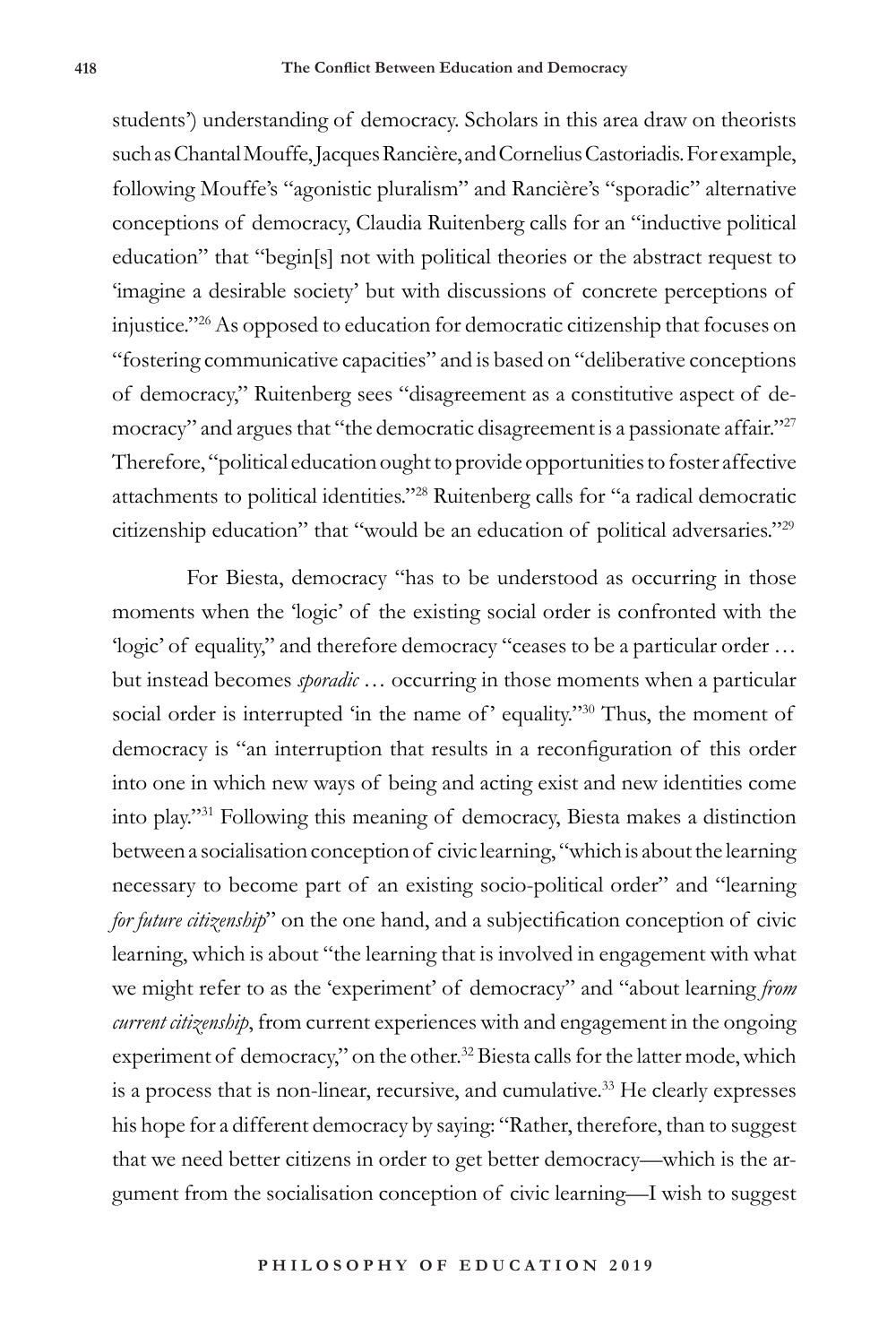## that *we need more and better democracy in order to get better citizens*."<sup>34</sup>

Finally, Ingerid Straume criticizes a "static conception of democracy" where "the political system is taken as a given, and education conceptualized as an instrument for stability and social integration."<sup>35</sup> She calls for citizenship education that advocates a society that "questions itself with respect to its being-society" and "where the collective asks itself: Are these the laws that we ought to have? Are they fair and just? If not, what would be a fair and just law?"<sup>36</sup>

All these calls for political citizenship education are inspiring and important as they subject democracy itself to scrutiny. However, while they promote the political dimension of democracy, they still do not question the problematic democratic control over the *education* system. This necessitates explicitly including schooling as one of the domains for political acts. This means self-reflection in schools, by students and teachers, about education, understanding that the conflict between democracy and education is a source of injustice, and creating a moment of interruption about the education system to bring about reconfiguration of the relationship between democracy and education, to use some of the notions mentioned above. This task, of course, is not a simple (but not impossible) one to be carried out in schools themselves, whether as part of citizenship education or in general. Perhaps the particular mission about education's status is better to be launched outside of schools, among educational theorists.

This brings me to the second strategy. The inherent democracy-education conflict suggests that as long as the education system is another social service that is governed by the broad public—indeed indirectly through its representatives—there is no way to rescue it from the wishes of the public (or particular groups in the public with political leverage). Dewey had his own doubts about the public governance of education. He asks: "Is it possible for an educational system to be conducted by a national state and yet the full social ends of the educative process not be restricted, constrained, and corrupted?"<sup>37</sup> Following Dewey's stipulation that this question depends on both internal and external considerations, and that internally, "[i]t is not enough to see to it that education is not actively used as an instrument to make easier the exploitation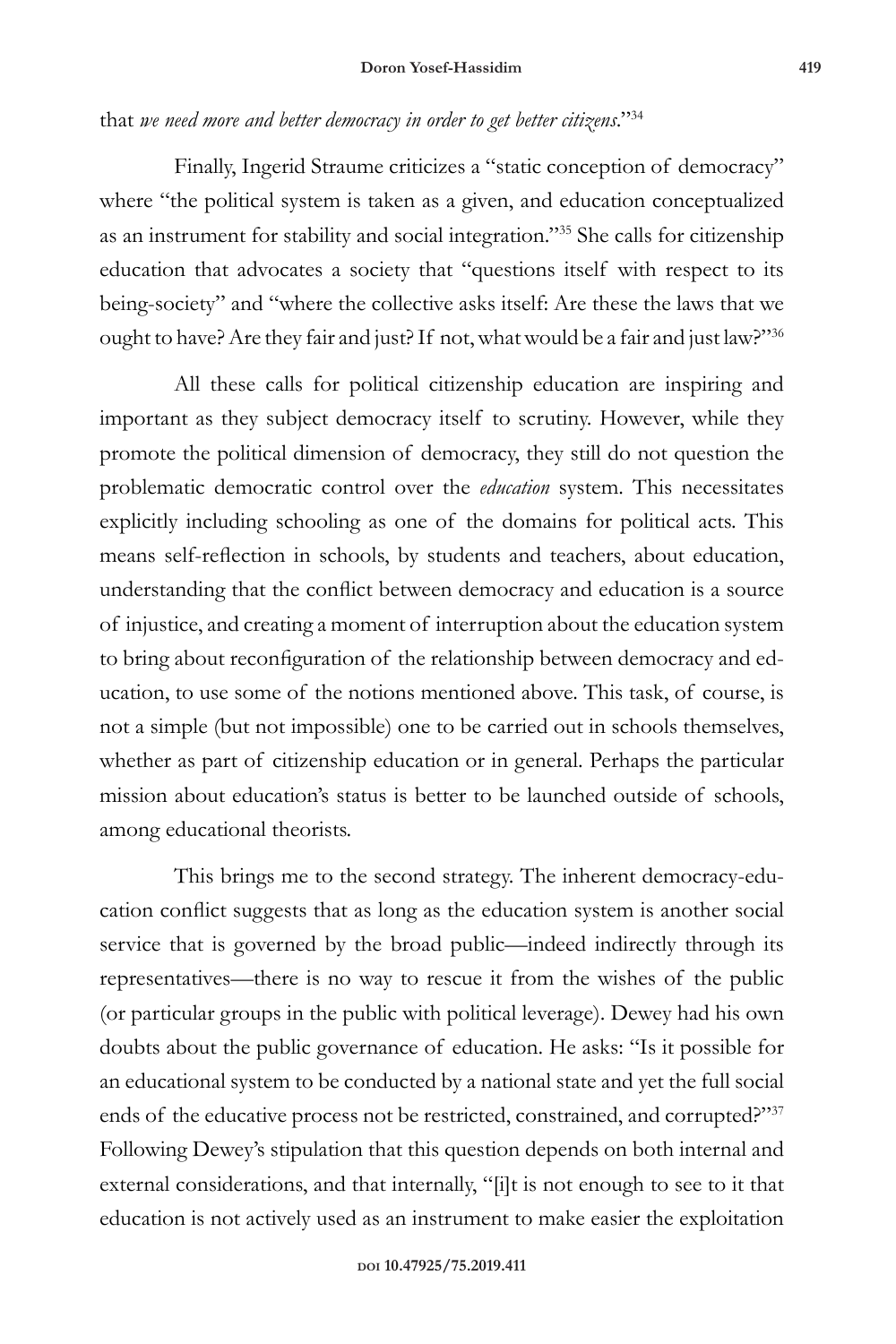of one class by another," it is clear that the democratic state is a problematic authority to control institutionalized education.<sup>38</sup> Dewey never explicitly proclaimed against the authority of the state over education, but he did make the courageous statement:

> Education is autonomous and should be free to determine its own ends, its own objectives. To go outside the educational function and to borrow objectives from an external source is to surrender the educational cause. Until educators get the independence and courage to insist that educational aims are to be formed as well as executed within the educative process, they will not come to consciousness of their own function. Others will then have no great respect for educators because educators do not respect their own social place and work.<sup>39</sup>

By using the terms "educational function," "educators," and "educative process," Dewey suggests that he does not limit "education" to an academic discipline but that he refers to a broader social sphere of practice (which, admittedly, includes academic inquiry). This broad meaning for education's autonomy is supported by several scholars, such as Wilson's aforementioned argument against basing education on a social or political ideology, Hogan's claim that "education is precisely a *sui generis* undertaking, or more plainly, a coherent practice in its own right," and Masschelein and Simons' claim that "the school must suspend or decouple certain ties with students' family and social environment on the one hand and with society on the other."<sup>40</sup> Calls for education's autonomy in these senses—although they do not explicitly address the democracy-education conflict—are important for thinking about how to keep education a public good but also for liberating the education system from a subordinating and exploitive democratic governance. Conceptualizing education's autonomy will hopefully help to reply to Wilson's questions: "Are there educational values in their own right, perhaps enshrined in the concept of education itself? Or are educational values just a mishmash of moral and political and other values, as these happen to crop up in the practice of education?"41 If a theoretical work could find those educational values, and if these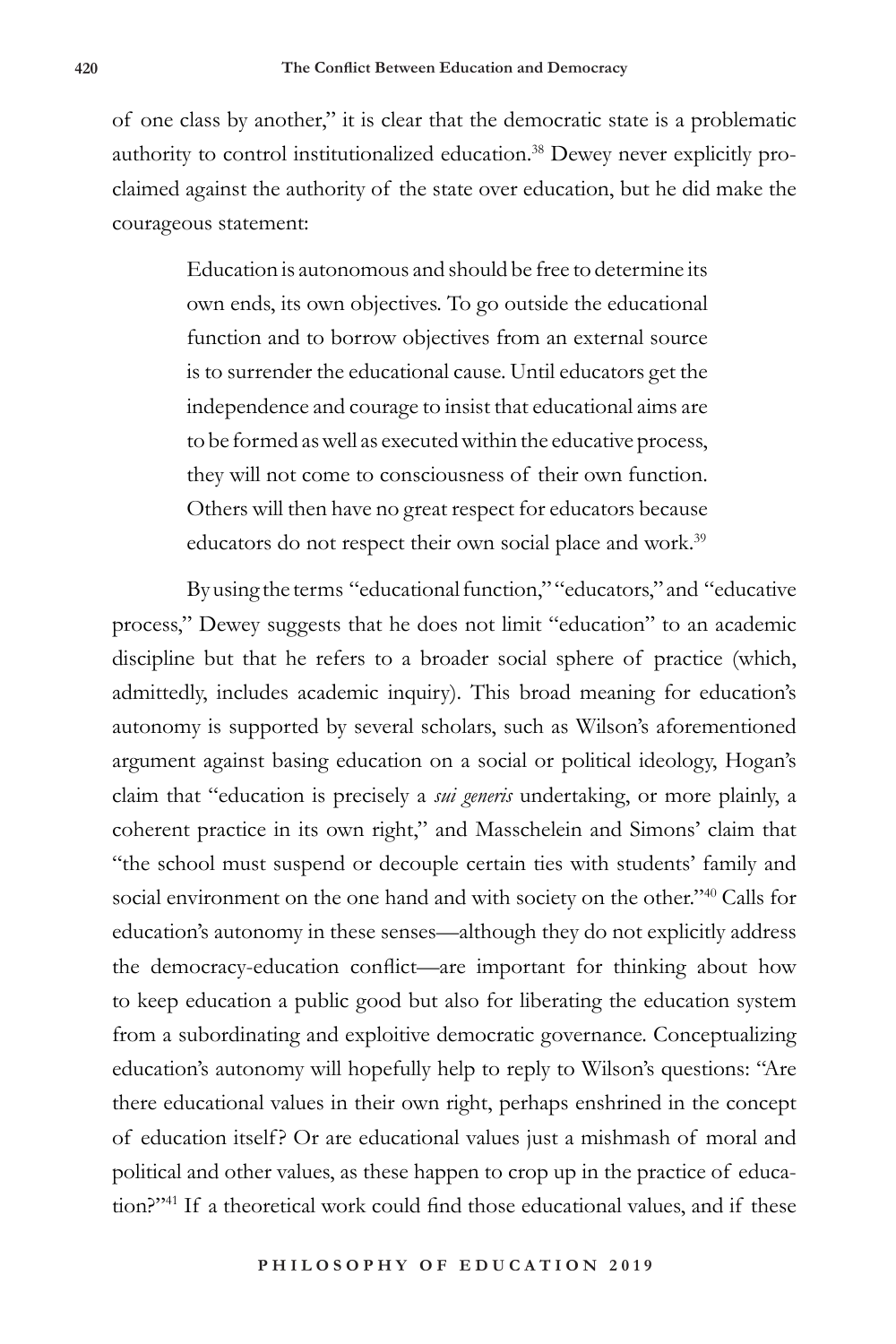values could gain wide public legitimacy, it would be a significant step towards addressing the democracy-education conflict.

It is important to note that while education's autonomy seeks a clear and more sustainable separation between party politics (and the general democratic mechanisms) and education, this does not mean avoidance of political issues in schools. On the contrary; autonomous education will be probably more inviting to political citizenship education (and political issues) than the current ideologically driven and instrumental education. In terms of Castoriadis, education's autonomy will filter or block (as much as possible) "The political" (Fr. *le politique*)—general institutional political arrangements—but will encourage "Politics" (Fr. *La politique*)—the broader sense of political activity of explicitly putting the established institution of society into question, or "politics proper."<sup>42</sup> But whatever conceptualization of education's autonomy might arise from future theoretical work, the education system cannot and will not be able to reach autonomy as long as in its core it is tied to general democratic political mechanisms and processes.

While the suggestions for political citizenship education have some potential to be realized in the short or medium term—but with limited impact on the democracy-education conflict—the notion of education's autonomy requires much more theoretical work and a long-term broad social and political struggle. However, if this struggle is successful (even partially), the status of education will change significantly, and with it the democratic governance of the education system.

1 Unless mentioned otherwise, I use the term "education" in the sense of institutionalized mass education, or schooling. These terms are used interchangeably. 2 See Gert Biesta, "Learning in Public Places: Civic Learning for the Twenty-First Century," in *Civic Learning, Democratic Citizenship and the Public Sphere*, eds. G. Biesta, M. de Bie & D. Wildemeersch (Dordrecht, Netherlands: Springer, 2014), 1-11. 3 In order to demonstrate the historical and circumstantial dimensions, I am letting the scholars' voice be heard with minimal interpretation.

<sup>4</sup> Michael Walzer, *Spheres of Justice: A Defense of Pluralism and Equality* (New York: Basic Dux, 1983), xiv.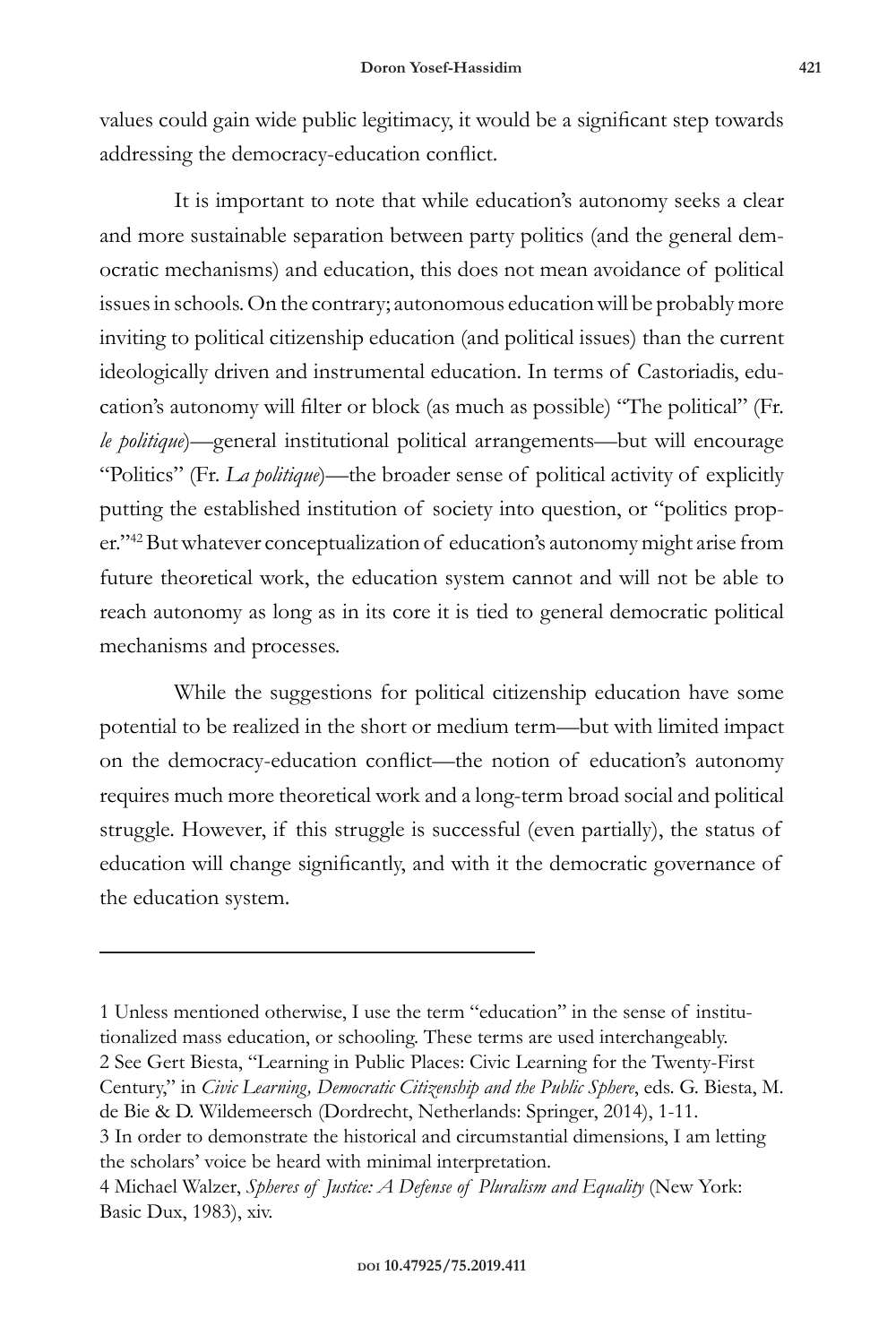5 Ibid., 206, 204.

6 Ibid., 15-16.

7 Ibid., 217, 225.

8 John Wilson, "Education Versus Society," *Oxford Review of Education* 23, no. 3 (1997), 336.

9 Ibid.

10 Ibid., 340.

11 Pádraig Hogan, "Education as a Discipline of Thought and Action: A Memorial to John Wilson," *Oxford Review of Education* 32, no. 2 (2006), 262.

12 Pádraig Hogan "Teaching and Learning as a Way of Life," *Journal of Philosophy of Education* 37, no. 2 (2003), 217.

13 Pádraig Hogan, "Preface to an Ethics of Education as a Practice in Its Own Right," *Ethics and Education* 5, no. 2 (2010), 88.

14 This is usually expressed in terms such as "democratic education," "education for democracy," or "education in democracy." See, for example, John Peter Portelli & Patrick Solomon, *The Erosion of Democracy in Education: Critique to Possibilities* (Calgary: Detselig Enterprises, 2001).

15 John Dewey, *Democracy and Education* (New Delhi: AAKAR Books, 2004/1916), 93.

16 Ibid., 94.

17 Martin Samuelsson and Steinar Bøyum, "Education for Deliberative Democracy: Mapping the Field," *Utbildning och Demokrati* 24, no. 1 (2015): 75–94; Yannis Papadopoulos and Philippe Warin, "Are Innovative, Participatory and Deliberative Procedures in Policy Making Democratic and Effective?," *European Journal of Political Research* 46, no. 4 (2007): 445-472.

18 Here "ideology" is taken in a broader sense than just religion, and encompasses also economic and cultural worldviews. Thus, capitalism is an ideology that penetrates schools. See: Trevor Norris, *Consuming Schools: Commercialism and the End of Politics* (Toronto: University of Toronto Press, 2011).

19 Jan Masschelein and Maarten Simons, *In Defence of the School. A Public Issue* (Leuven: E-ducation, Culture & Society Publishers, 2013), 9; Ibid.

20 For example, teachers unions. See Terry M. Moe and Susanne Wiborg, eds., *The Comparative Politics of Education* (Cambridge, UK: Cambridge University Press, 2016); As Henry A. Giroux and Peter McLaren demonstrate for the American context during the second half of the 20<sup>th</sup> century. See Henry A. Giroux and Peter McLaren, "Introduction: Schooling, Cultural Politics, and the Struggle for Democracy," in *Critical Pedagogy, the State, and Cultural Struggle* (Location: Publisher, 1989), xi-xxxv. 21 Biesta, "Learning in Public Places," 3.

22 Of course, parents' interests in education are often designed or fed by interests of dominant social forces such as the economy. This does not change the basic conflict; see Harvey Siegel, ed., *The Oxford Handbook of Philosophy of Education,* (Oxford: Oxford University Press, 2009), chapters 1-3; John Portelli, & Francine Menashy, "Individual and Community Aims of Education," *The SAGE Handbook of Philosophy of Education* (Los Angeles: SAGE, 2010): 415-433.

23 For example, as Brennan argues for "the rule of the knowledgeable" (epistocra-